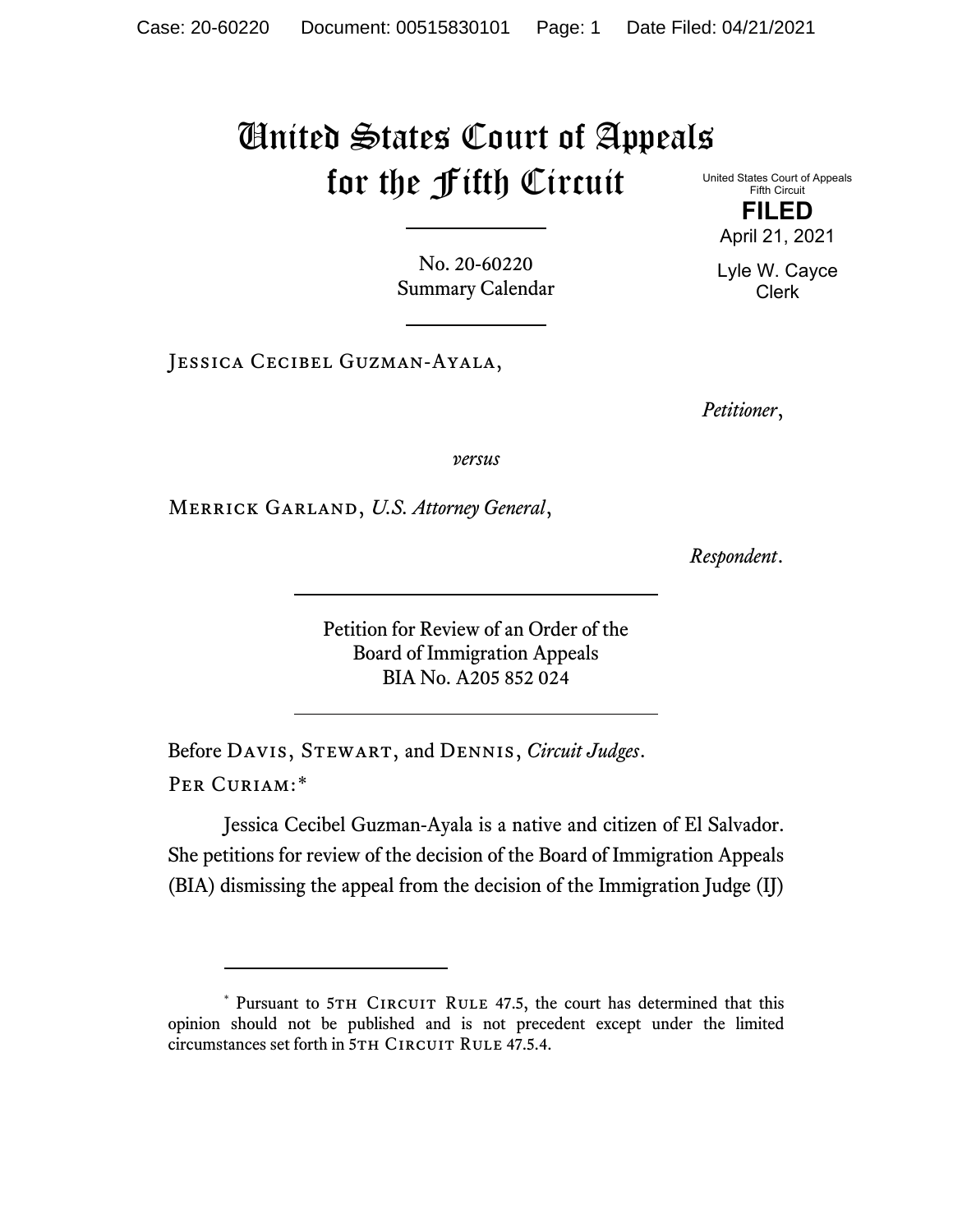## No. 20-60220

denying her applications for asylum, withholding of removal, and protection under the Convention Against Torture (CAT).

We review the decision of the BIA and consider the IJ's decision only to the extent it influenced the BIA. *Zhu v. Gonzales*, 493 F.3d 588, 593 (5th Cir. 2007). Questions of law are reviewed de novo, and findings of fact are reviewed for substantial evidence. *Orellana-Monson v. Holder*, 685 F.3d 511, 517-18 (5th Cir. 2012); *Chen v. Gonzales*, 470 F.3d 1131, 1134 (5th Cir. 2006). Under the substantial evidence standard, the petitioner must show that "the evidence is so compelling that no reasonable factfinder could reach a contrary conclusion." *Orellana-Monson*, 685 F.3d at 518 (internal quotation marks and citation omitted); *see* 8 U.S.C. § 1252(b)(4)(B).

Guzman-Ayala challenges the BIA's denial of her request for asylum and withholding of removal based on Guzman-Ayala's membership in the particular social group of Salvadoran women who "are unable to leave their domestic relationship." A particular social group must be made up of members who share a common immutable characteristic, be defined with particularity, and be distinct from other persons within society. *Matter of L-E-A-*, 27 I. & N. Dec. 581 (A.G. 2019); *see also Pena Oseguera v. Barr*, 936 F.3d 249, 251 (5th Cir. 2019). We find no legal error in the BIA's analysis of the asylum claim, and we conclude that substantial evidence supports the BIA's finding that Guzman-Ayala is ineligible for asylum because her proposed particular social group does not meet these requirements. *See Gonzales-Veliz v. Barr*, 938 F.3d 219, 229-34 (5th Cir. 2019); *Orellana-Monson*, 685 F.3d at 517-18; *Chen*, 470 F.3d at 1134.

We have long held that, "[b]ecause the level of proof required to establish eligibility for withholding of removal is higher than that required for asylum, failure to establish eligibility for asylum is dispositive of claims for withholding of removal." *Majd v. Gonzales*, 446 F.3d 590, 595 (5th Cir.